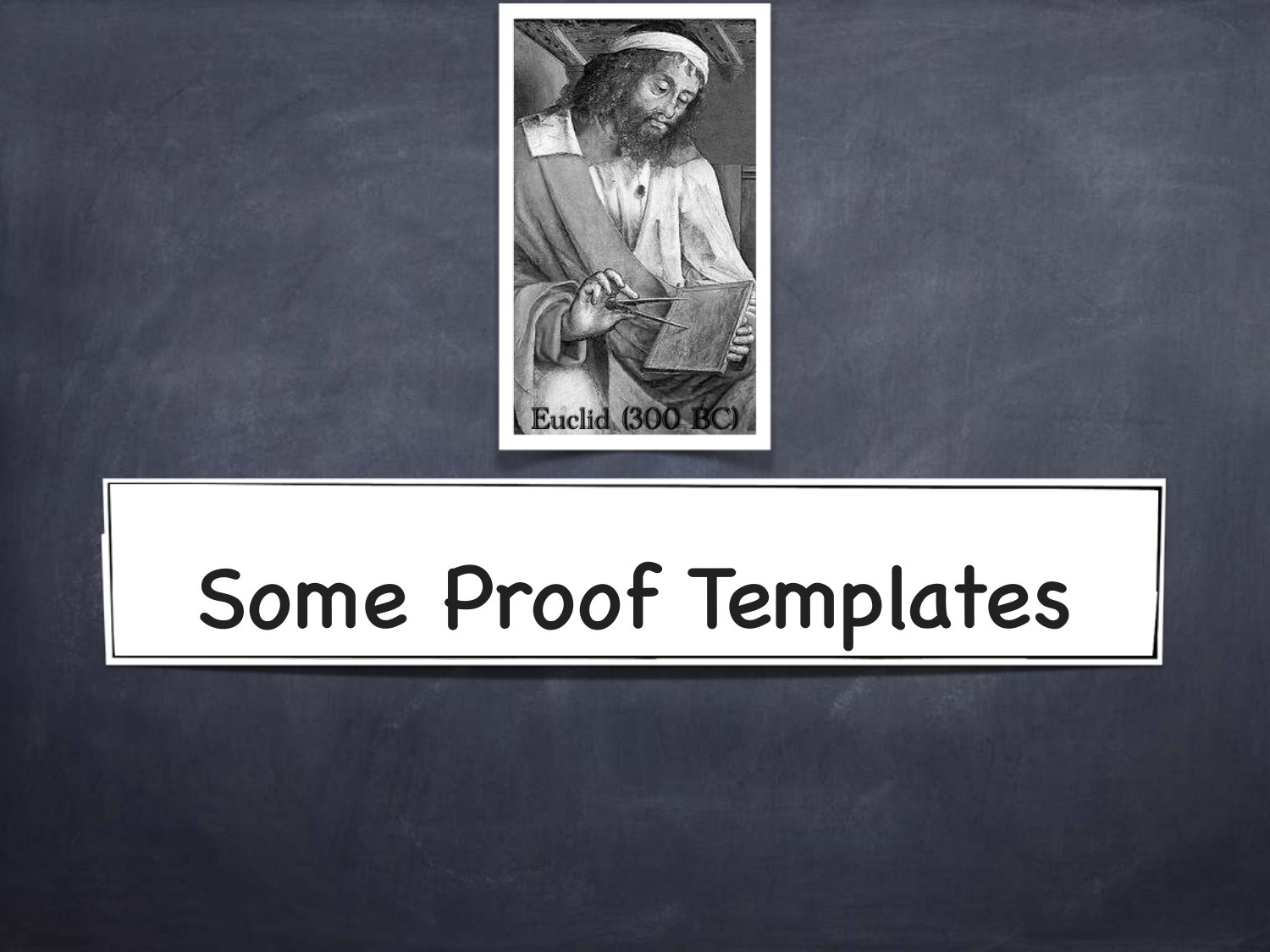Axioms, definitions, already proven propositions

# A Mental Picture

 $\frac{1}{\sqrt{2}}$ 

<sup>㱺</sup> <sup>㱺</sup> <sup>㱺</sup> <sup>㱺</sup>

pn

 $p_0$   $p_1$   $p_2$ 

 $\rightarrow$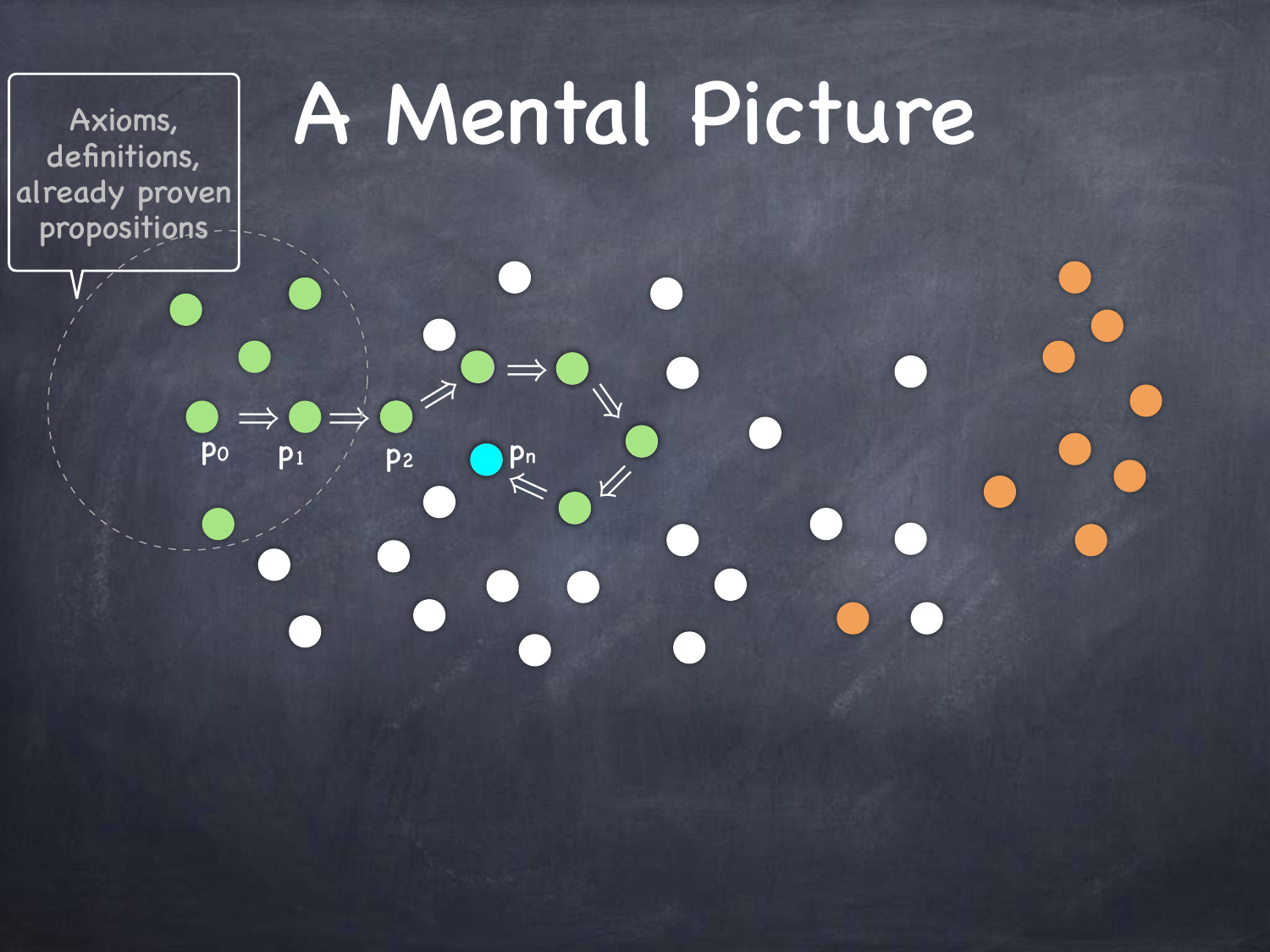## Template for p → q

 $\bullet$  To prove  $p \rightarrow q$ :

 $\odot$  May set po as p (even though we don't know if p is True), and proceed to prove q Proof starts with "Suppose p."  $\bullet$  Why is this a proof of  $p \rightarrow q$ ? If p is True, the above is a valid proof that q holds.

And if q holds,  $p \rightarrow q$  holds.

**If p is False, the above proof is not valid. But we already** have that  $p \rightarrow q$  is vacuously true.

 $\bullet$  In either case  $p \rightarrow q$  holds

 $\circledast$  Or, could rewrite the proof as  $(p\rightarrow p_1) \Rightarrow (p\rightarrow p_2) \Rightarrow ... \Rightarrow (p\rightarrow q)$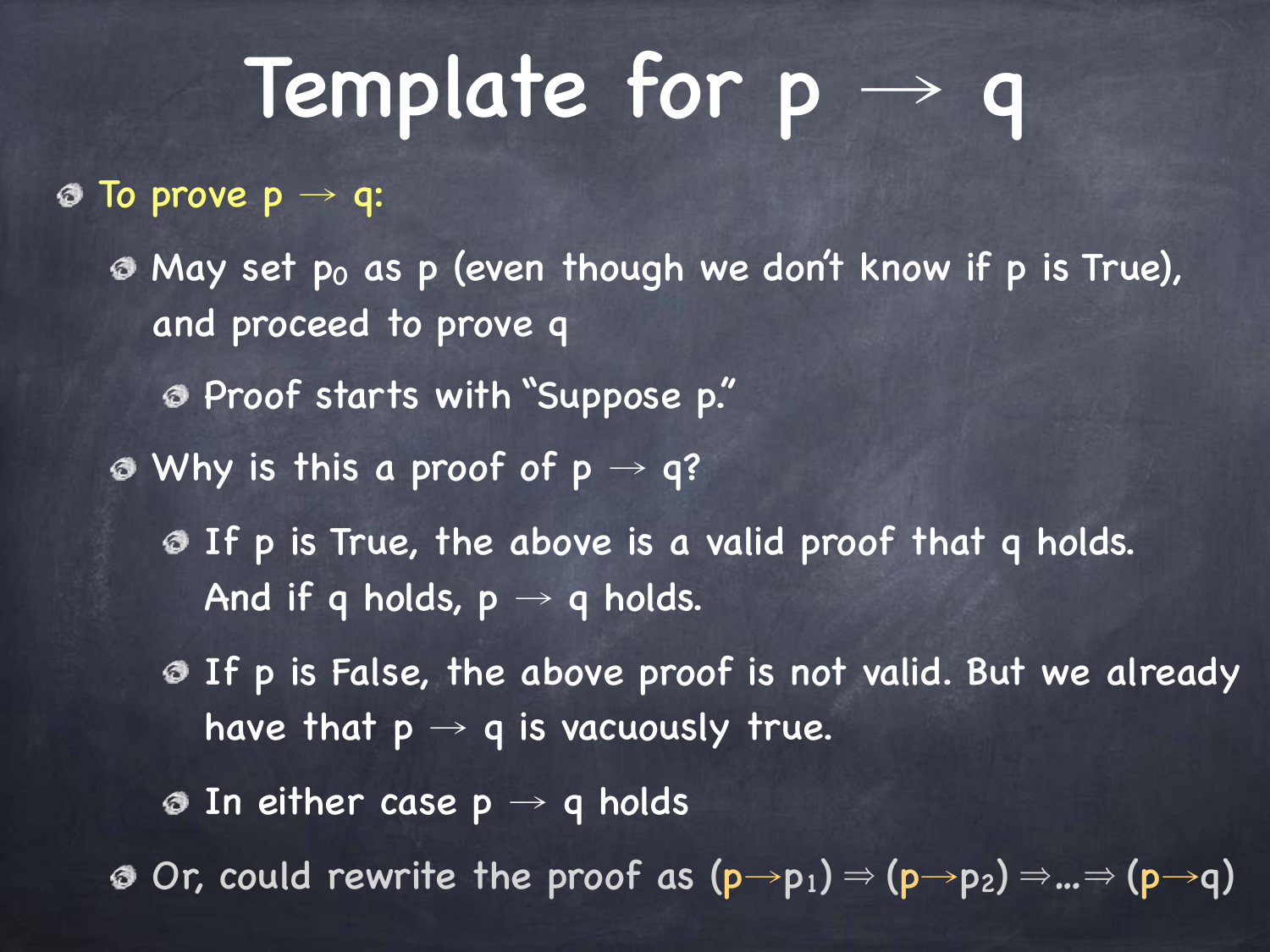# Rephrasing

Often it is helpful to first rewrite the proposition into an **equivalent proposition** and prove that. < porig ↔ pequiv  $\mathsf{p}_0 \Rightarrow \mathsf{p}_1 \Rightarrow ... \Rightarrow \mathsf{p}_{\mathsf{equiv}} \Rightarrow \mathsf{p}_{\mathsf{orig}}$ 

**B** Should clearly state this if you are doing this.

An important example: **contrapositive**

 $\bullet p \rightarrow q = \neg q \rightarrow \neg p$ 

Both equivalent to ¬p ∨ q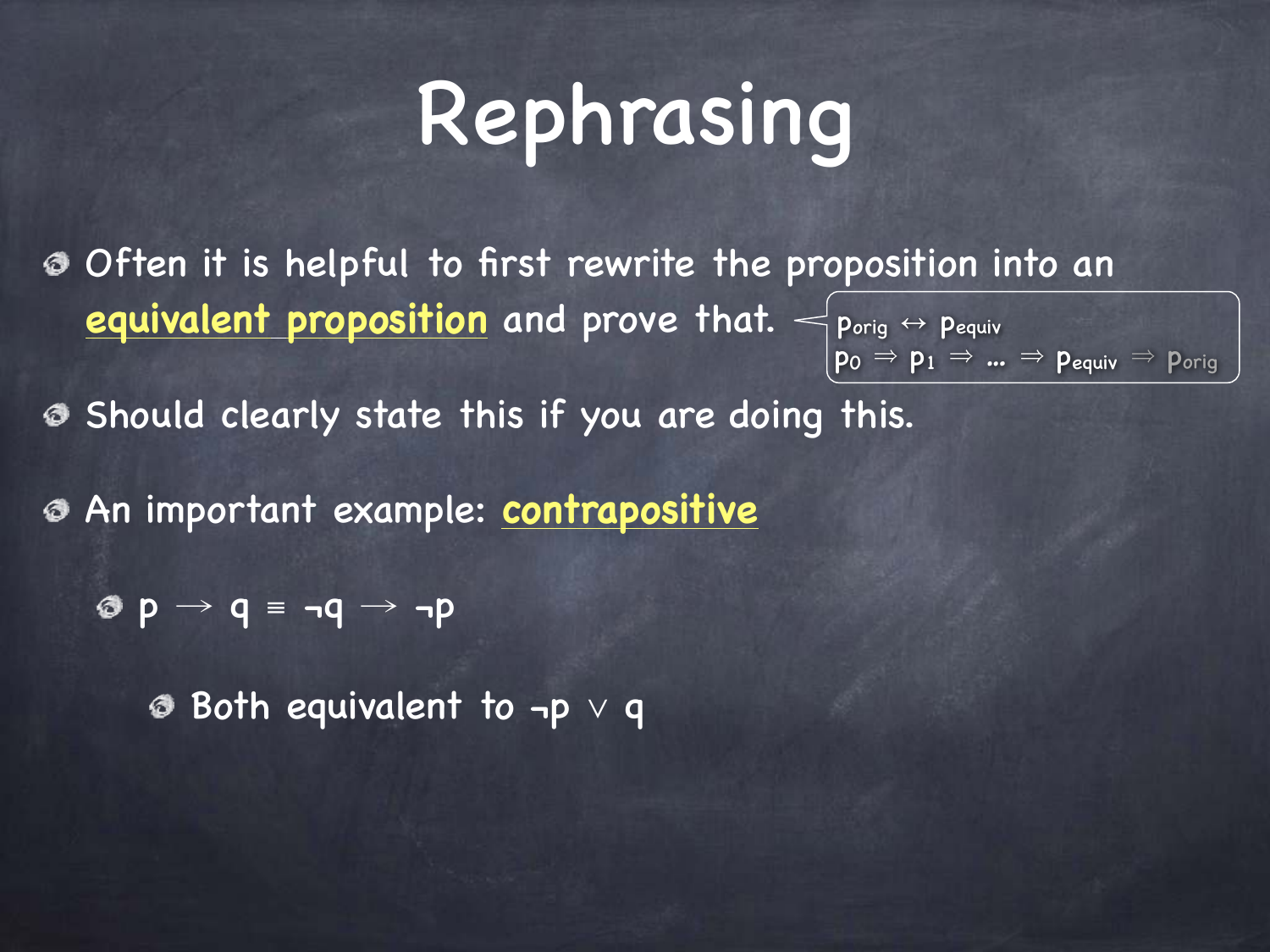## Contrapositive

 $\bullet$  p  $\rightarrow$  q = ¬q  $\rightarrow$  ¬p An example:

Positive integers

Proposition:  $\forall x, y \in \mathbb{Z}^+ \mid x \cdot y > 25 \rightarrow (x \geq 6) \vee (y \geq 6)$ Enough to prove that:  $\forall x, y \in \mathbb{Z}^+$  (x<6)  $\wedge$  (y<6)  $\rightarrow x \cdot y \leq 25$ Another example:

- If function f is "hard" then crypto scheme S is "secure" ≡ If crypto scheme S is not "secure," then function f is not "hard"
- To prove the former, we can instead show how to transform any attack on S into an efficient algorithm for f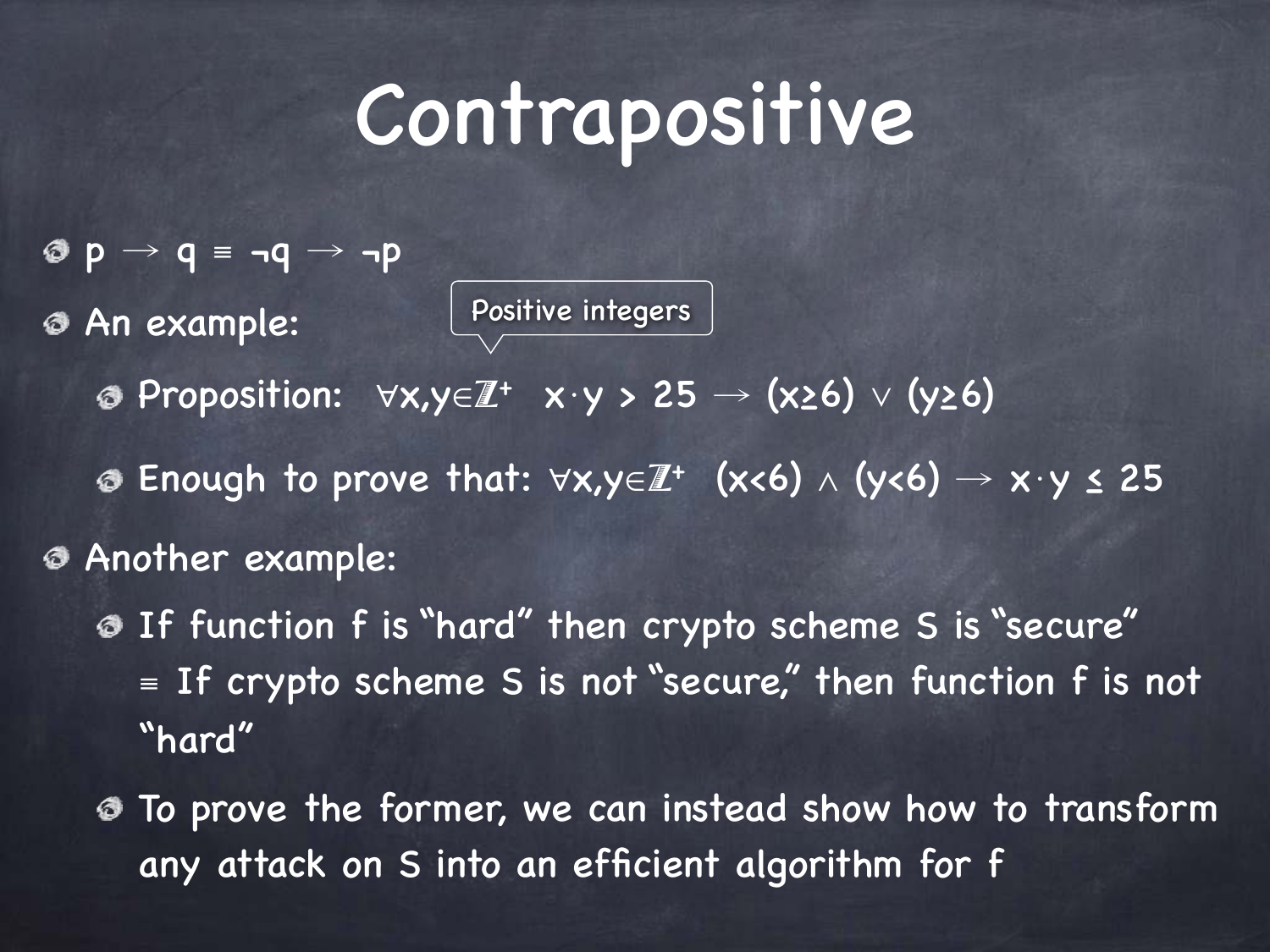# Rephrasing

Often it is helpful to first rewrite the proposition into an **equivalent proposition** and prove that. < porig ↔ pequiv  $\mathsf{p}_0 \Rightarrow \mathsf{p}_1 \Rightarrow ... \Rightarrow \mathsf{p}_{\mathsf{equiv}} \Rightarrow \mathsf{p}_{\mathsf{orig}}$ 

**Should clearly state this if you are doing this.** 

An important example: **contrapositive**

 $\bullet$  p  $\rightarrow$  q = ¬q  $\rightarrow$  ¬p

Another instance: **proof by contradiction**

 $\circledcirc p \equiv \neg p \rightarrow False$ 

 $\circledast$  So, to prove p, enough to show that  $\neg p \rightarrow$  False.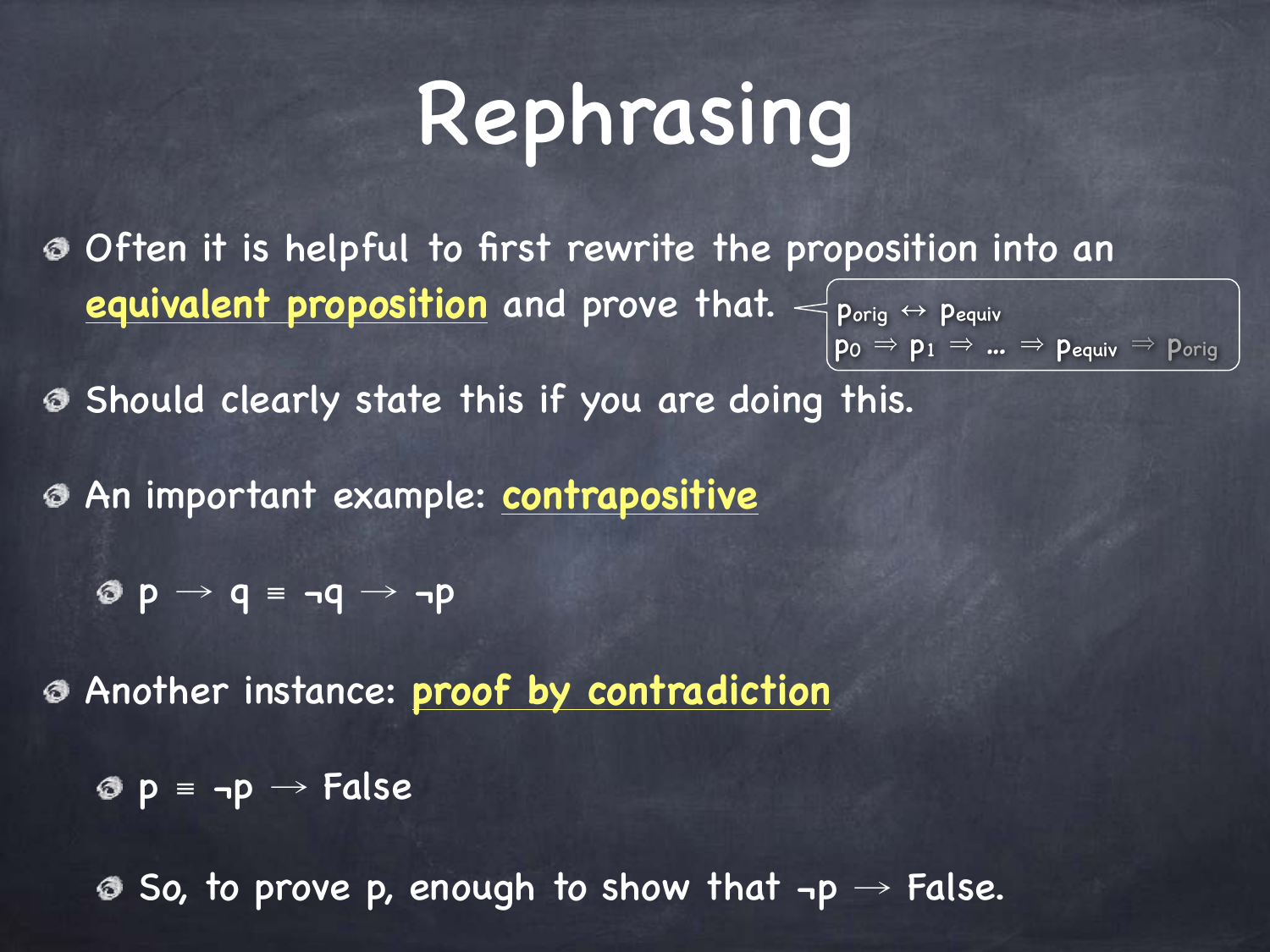## Contradiction

- To prove p, enough to show that  $\neg p \rightarrow$  False. ◈  $\odot$  Recall: To prove  $\neg p \rightarrow$  False, we can start by assuming  $\neg p$ Can start the proof directly by saying "Suppose for the sake of contradiction, ¬p" (instead of saying we shall prove  $\neg p \rightarrow False$ 
	- pn is simply "False"

 $\odot$  E.g., we may have  $\neg p \Rightarrow ... \Rightarrow q ... \Rightarrow \neg q \Rightarrow$  False

"But that is a contradiction! Hence p holds."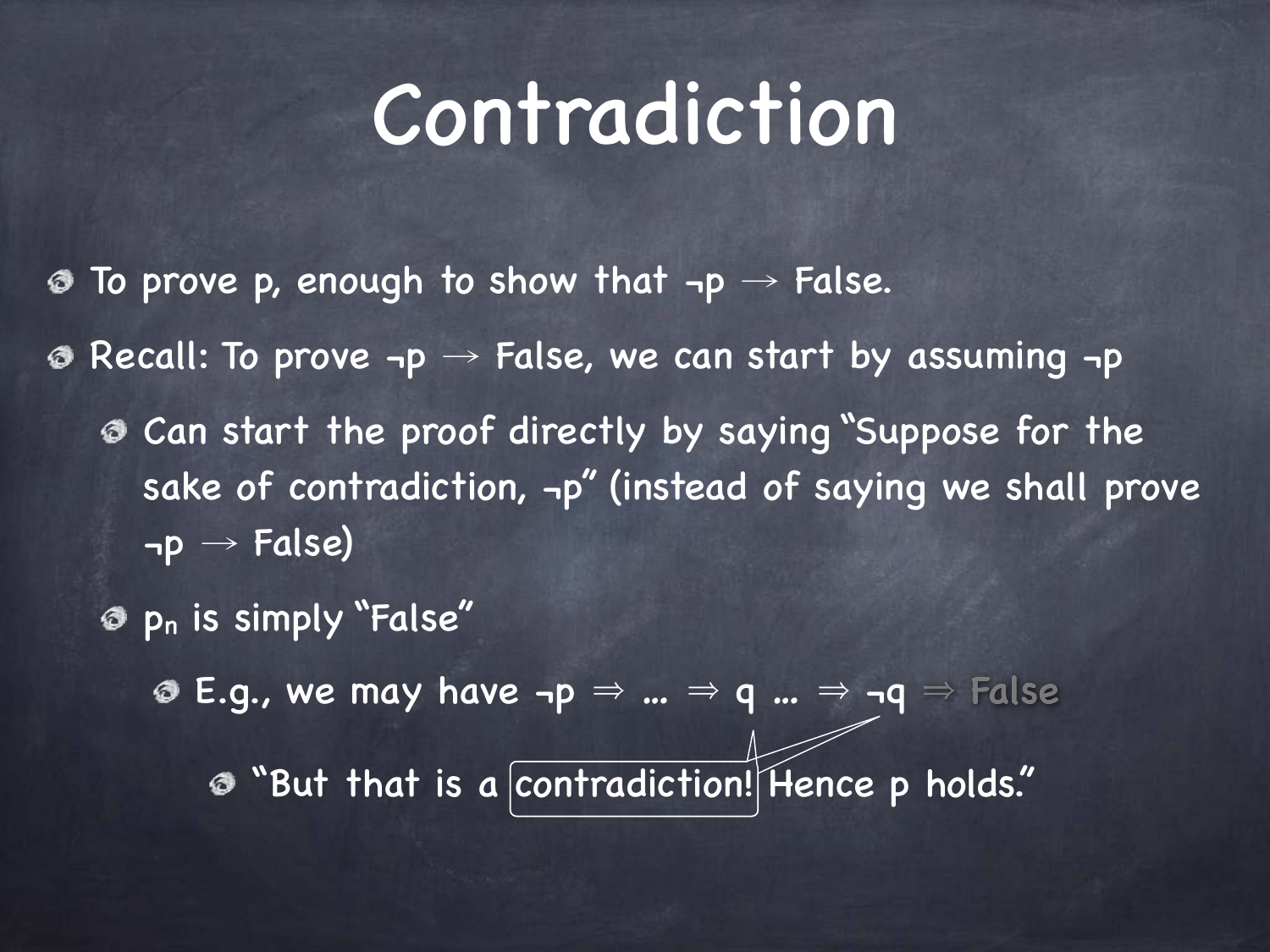### Example

Claim: There's a village barber who gives haircuts to exactly those in the village who don't cut their own hair

Proposition: The claim is false

Proposition, formally: ¬(∃B∀x ¬cut-hair(x,x) ⟷ cut-hair(B,x))

Suppose for the sake of contradiction,  $\exists B \forall x$  ¬cut-hair(x,x)  $\longleftrightarrow$  cut-hair(B,x)

 $\circledcirc$  (∃B  $\forall x$  ¬cut-hair(x,x)  $\longleftrightarrow$  cut-hair(B,x))  $\Rightarrow$  ( $\exists B$  ¬cut-hair( $B,B$ )  $\longleftrightarrow$  cut-hair( $B,B$ ))  $\Rightarrow$   $\exists B$  False

 $\Rightarrow$  False, which is a contradiction!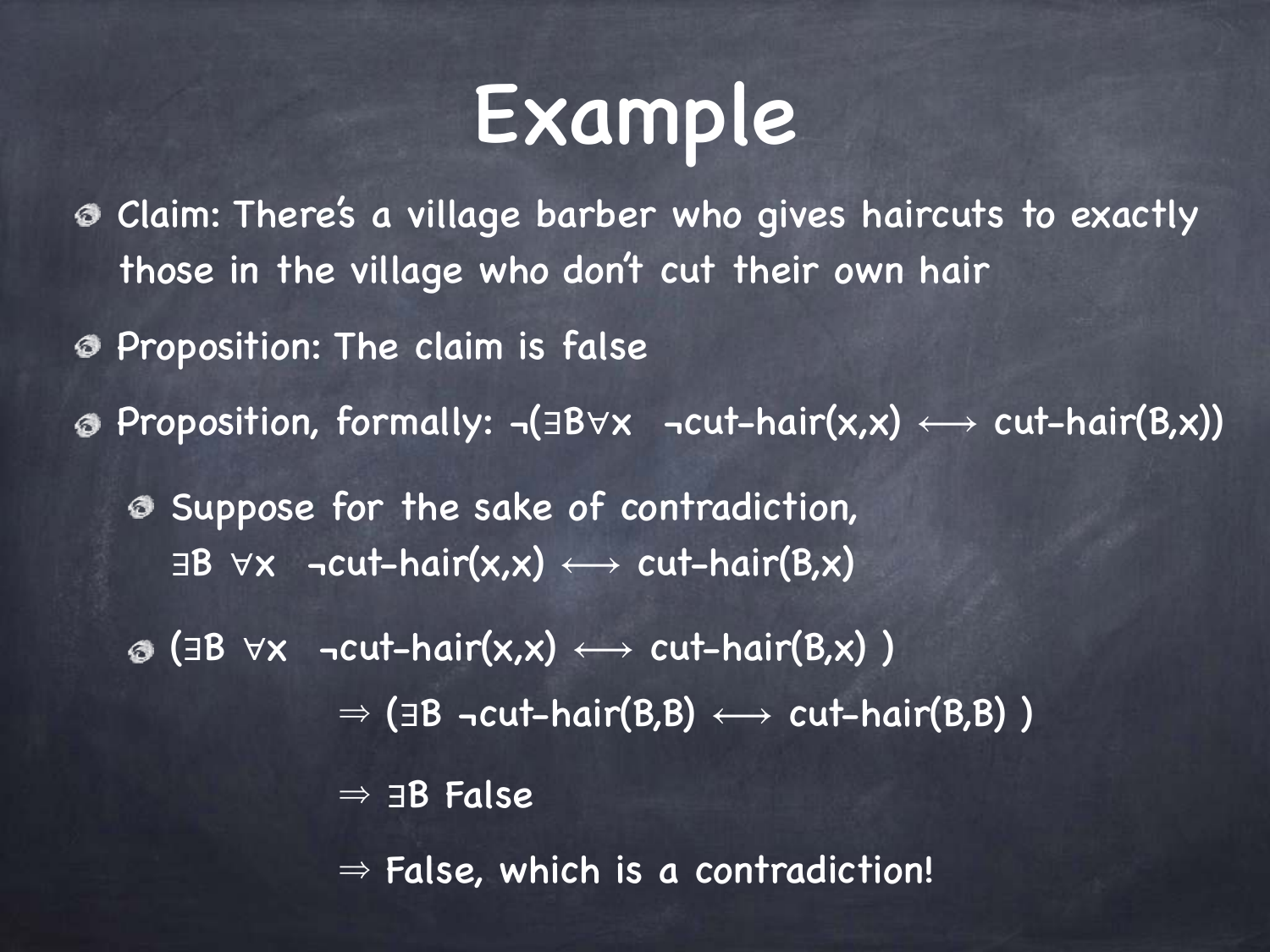## Example

- For every pair of distinct primes p,q, logp(q) is irrational
- (Will use basic facts about log and primes from arithmetic.)
- **Suppose for the sake of contradiction that there exists a pair** of distinct primes  $(p,q)$ , s.t.  $log_p(q)$  is rational.
- $\phi \Rightarrow log_p(q) = a/b$  for positive integers a,b.

(Note, since  $q>1$ ,  $log_p(q) > 0.$ )

- $\mathbf{\Theta} \Rightarrow \mathbf{p}^{a/b} = \mathbf{q} \Rightarrow \mathbf{p}^a = \mathbf{q}^b$ .
- **But p, q are distinct primes. Thus pa and qb are two distinct** prime factorisations of the same integer!
- Contradicts the Fundamental Theorem of Arithmetic!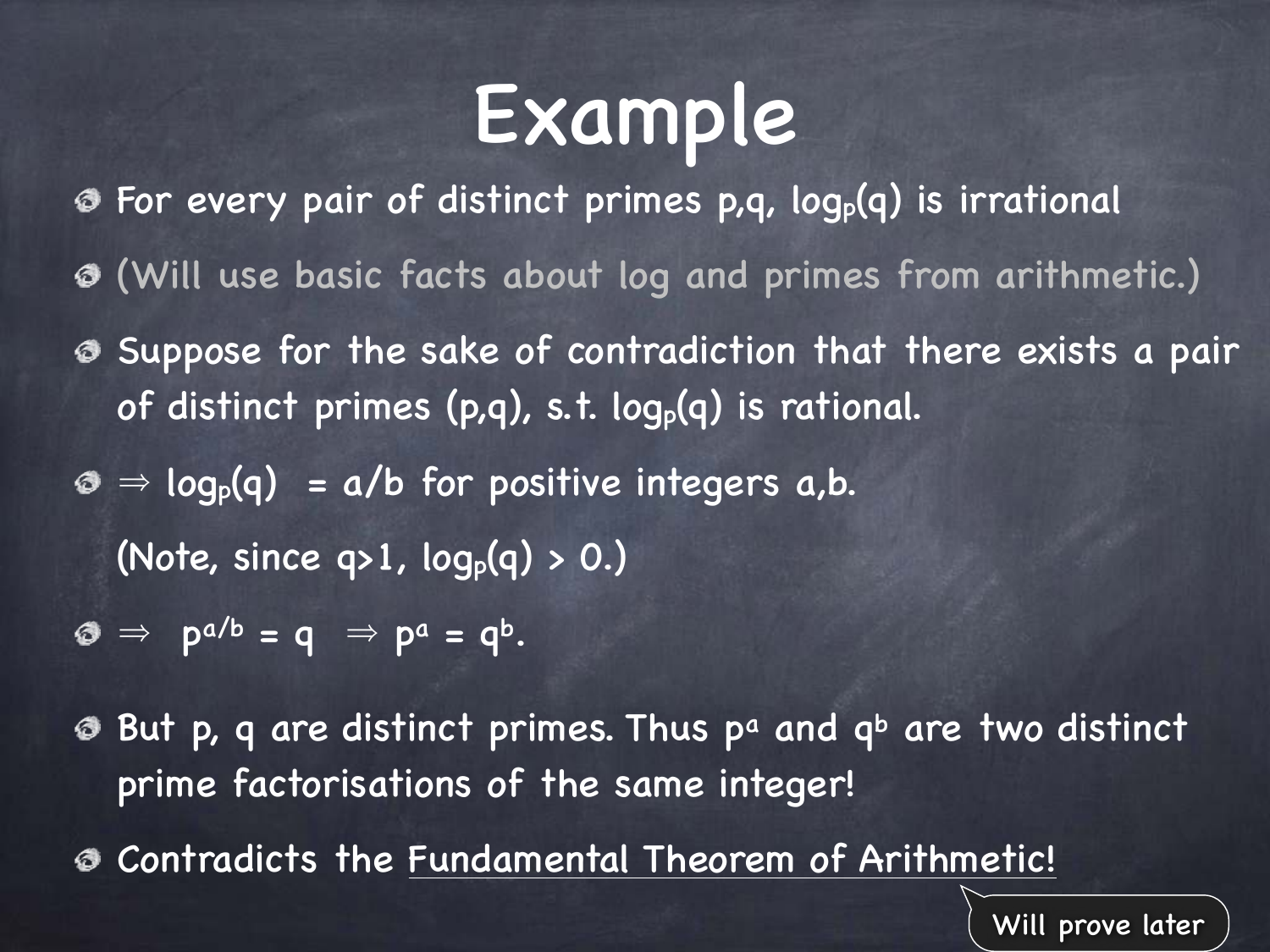#### Reduction

Often it is helpful to break up the proof into two parts

 $\bullet$  To prove p, show  $r \rightarrow p$  and separately show r

 $\odot$  The proof  $r \rightarrow p$  is said to "reduce" the task of proving p to the task of proving r

Many sophisticated proofs are carried out over several works, each one reducing it to a simpler problem

$$
\mathsf{p}_0 \Rightarrow \dots \Rightarrow \mathsf{r}' \Rightarrow \dots \Rightarrow \mathsf{r} \Rightarrow \dots \Rightarrow \mathsf{p}
$$

 $\odot$  Proving  $r \rightarrow p$  leaves open the possibility that  $\neg p$  will be proven later, which will yield a proof for ¬r instead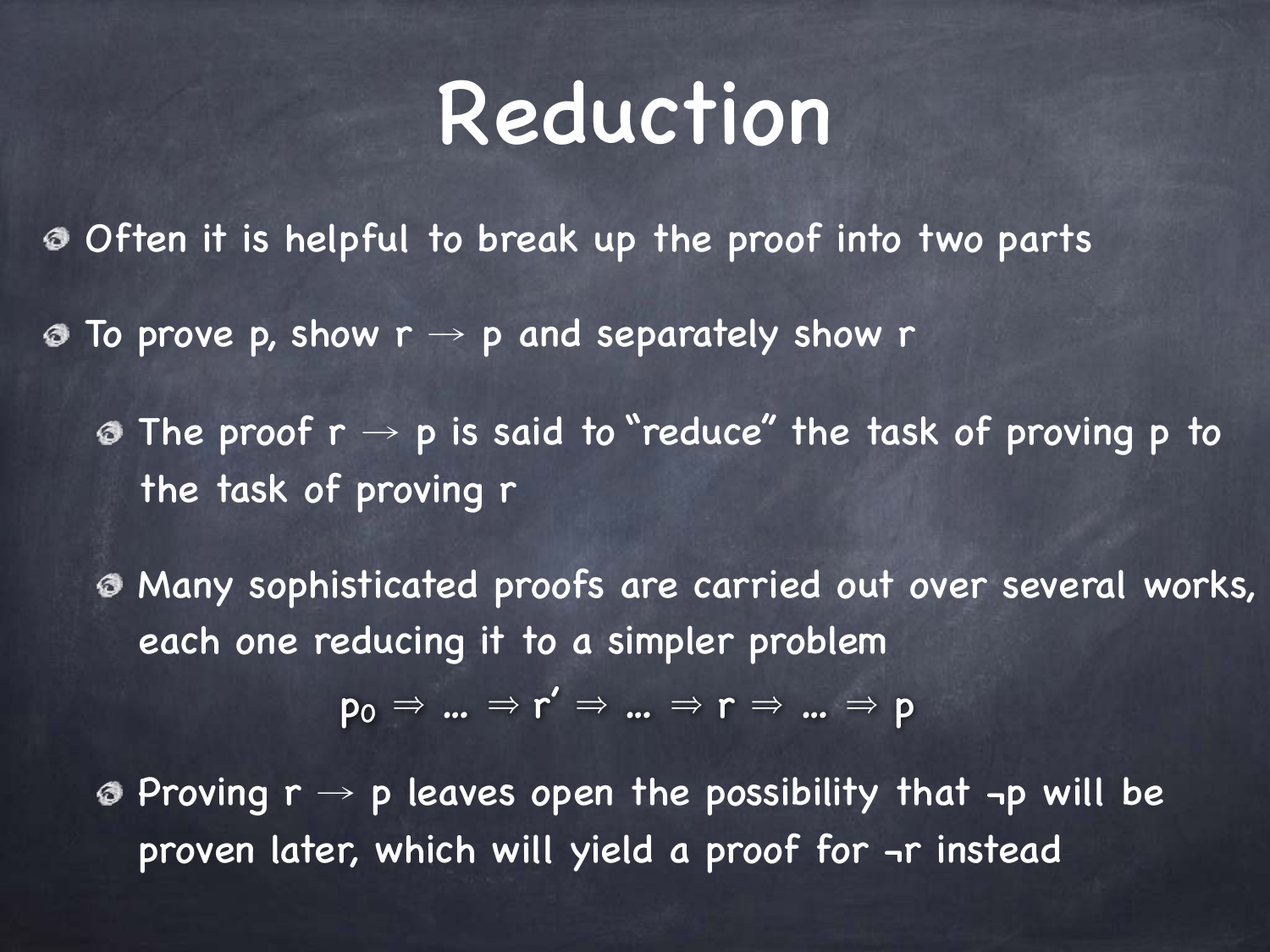## Template for ∃x P(x)

#### To prove ∃x P(x)

- Demonstrate a particular value of x s.t. P(x) holds
- $\circledcirc$  e.g. to prove  $\exists x \ P(x) \rightarrow Q(x)$ 
	- $\circledcirc$  find an x s.t.  $P(x) \rightarrow Q(x)$  holds
		- $\odot$  if you can find an x s.t.  $P(x)$  is false, done!
		- $\bullet$  or, you can find an x s.t.  $Q(x)$  is true, done!
		- (May not be easy to show either, but still may be able to find an x and argue  $\neg P(x) \vee Q(x)$ )
	- (May not be able to find one, but still show one exists!)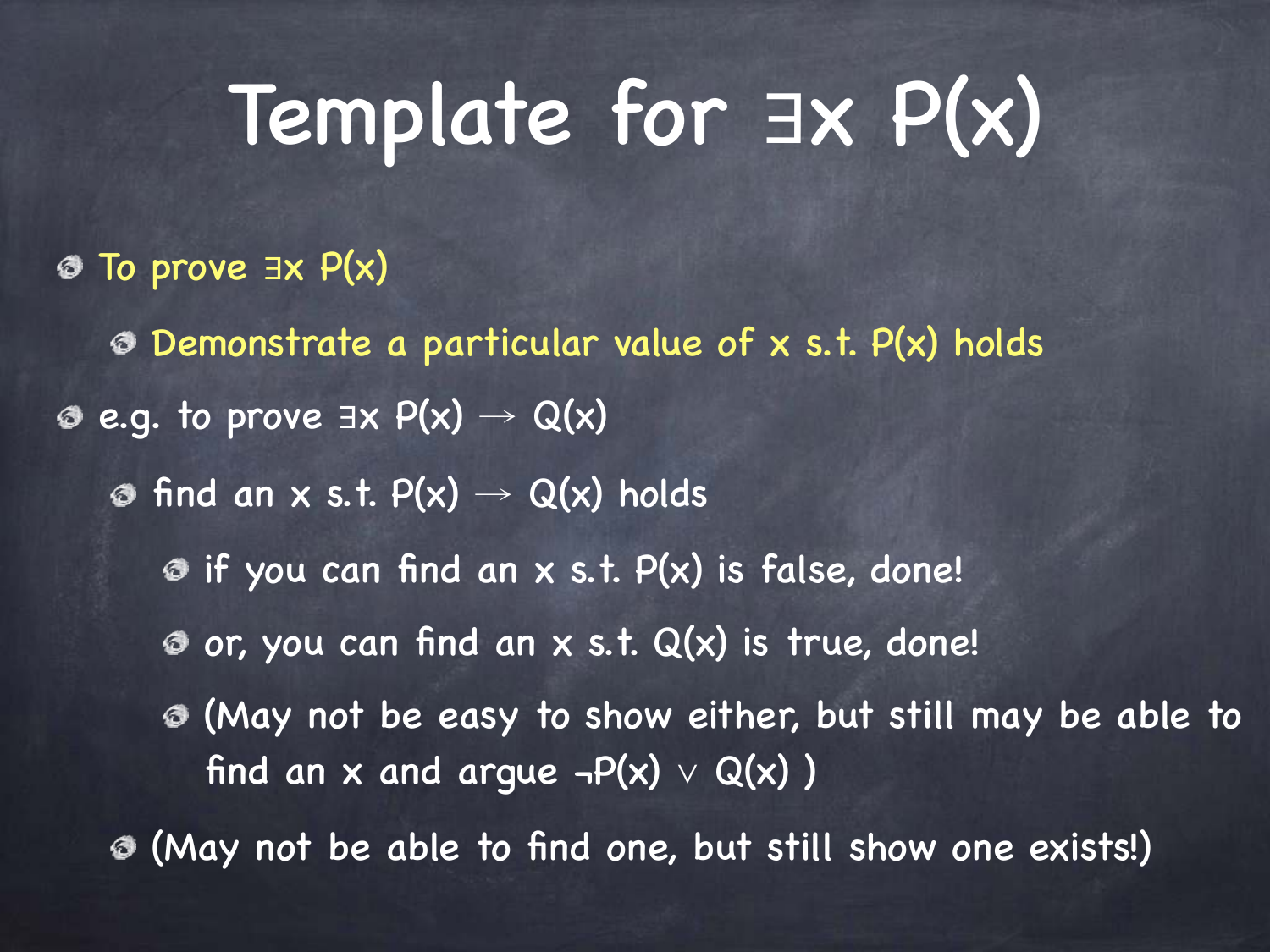# Template for ¬(∀x P(x))

- To prove ¬(∀x P(x))
	- $\mathcal{D} = \exists x \neg P(x)$
	- Demonstrate a particular value of x s.t. P(x) doesn't hold
	- Proof by counterexample
- e.g. to disprove the claim that all odd numbers > 1 are prime i.e., to prove ¬(∀x∊S, Prime(x)) where S is the set of all odd numbers > 1
	- Enough to show that ∃x∊S ¬Prime(x)
		- $\textcircled{a}$  take  $x = 9 = 3 \times 3$  (or, say,  $x = 207 = 9 \times 23$ )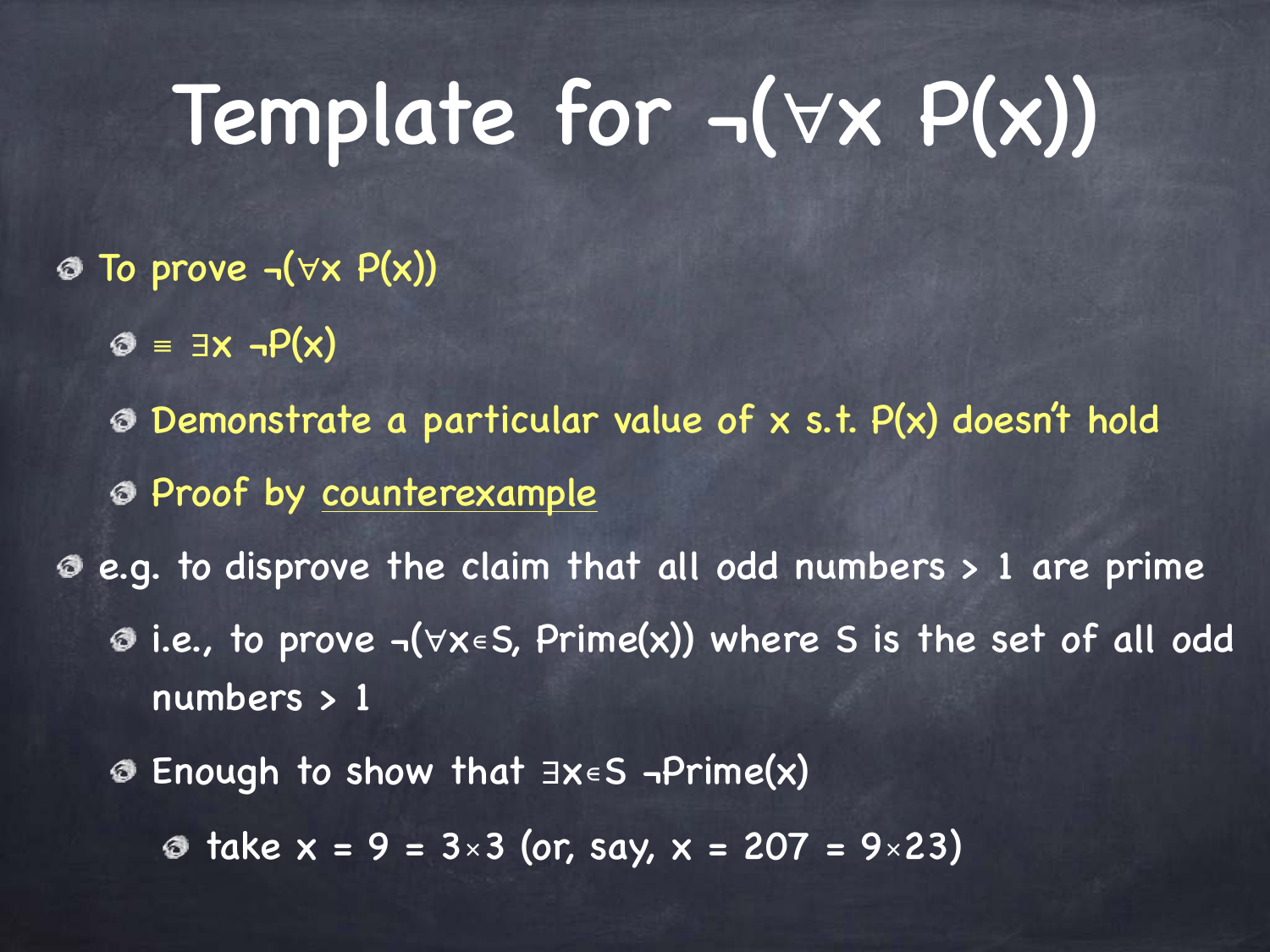Template for ∀x P(x) To prove ∀x P(x) Let x be an arbitrary element (in the domain of the predicate P)  $\bullet$  Now prove  $P(x)$  holds x is arbitrary: the proof applies to every x. Hence ∀x P(x)  $e.g.,$  To prove  $\forall x \ Q(x) \rightarrow R(x)$  $\mathbb{Z}$   $\bullet$  To prove Q(x)  $\rightarrow$  R(x) for an arbitrary x  $\bullet$  Assume Q(x) holds, i.e., set p<sub>0</sub> to be Q(x). Then prove R(x) using a sequence,  $p_0 \Rightarrow p_1 \Rightarrow ... \Rightarrow p_n$ , where  $p_n$  is R(x) **©** Caution: You are not proving ( $\forall$ x Q(x)) → ( $\forall$ x R(x)). So to prove R(x), may only assume  $Q(x)$ , and not  $Q(x')$  for  $x' \neq x$ .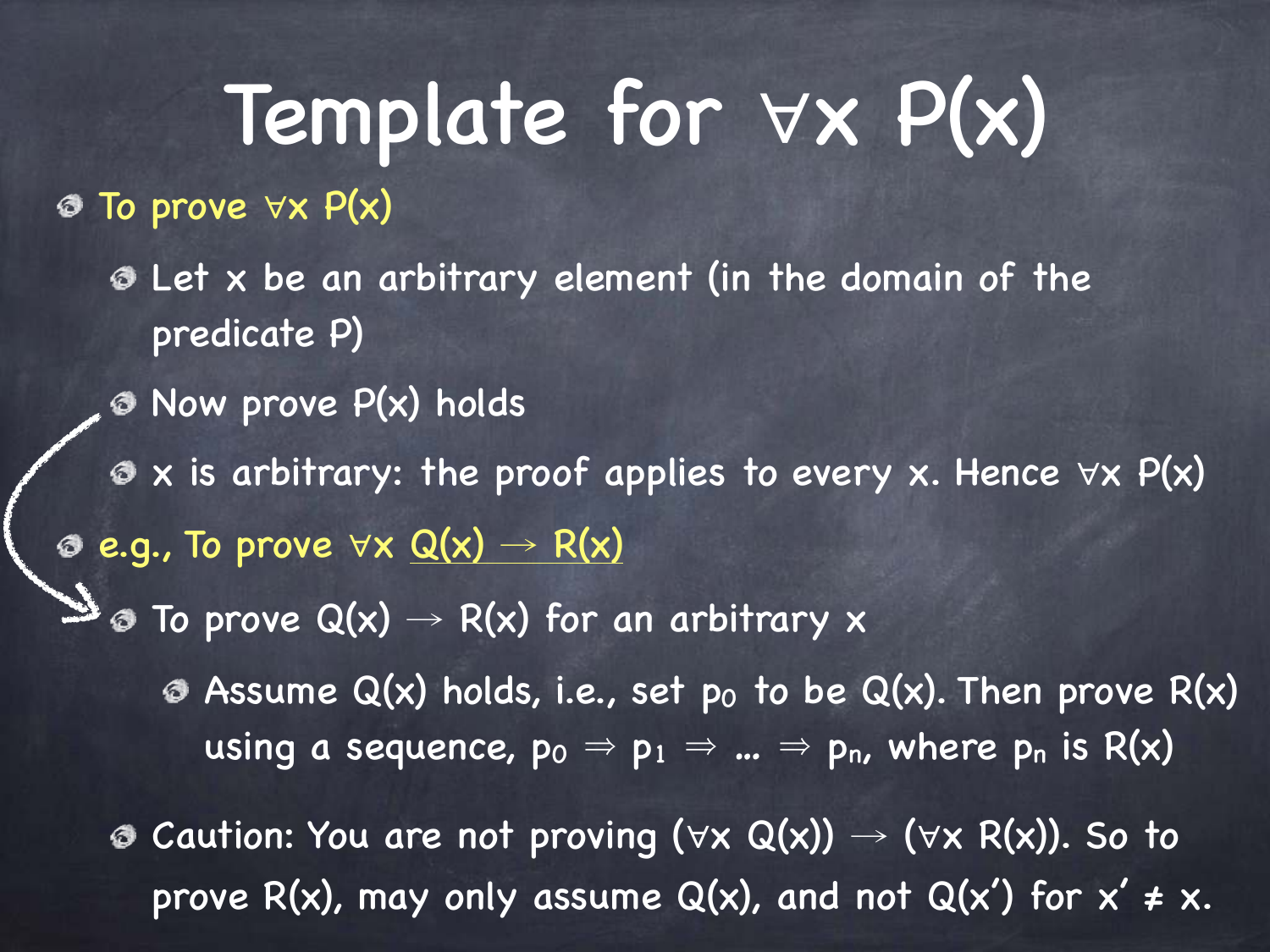Cases

Often it is helpful to break a proposition into various "cases" and prove them one by one

- e.g., To prove q, prove the following
	- c<sup>1</sup> ∨ c<sup>2</sup> ∨ c<sup>3</sup>
	- $\otimes$  c<sub>1</sub>  $\rightarrow$  q
	- $\otimes$  c<sub>2</sub>  $\rightarrow$  q
	- $\bullet$   $c_3 \rightarrow q$

 $\mathbf{\circ}$   $\Rightarrow$  (c<sub>1</sub>  $\vee$  c<sub>2</sub>  $\vee$  c<sub>3</sub>)  $\rightarrow$  q

 $(c_1\rightarrow q) \wedge (c_2\rightarrow q) \wedge (c_3\rightarrow q)$ ≡  $(c_1 \vee c_2 \vee c_3) \rightarrow q$ 

 $\circ \Rightarrow q$  c  $\land$  (c  $\rightarrow$  q)  $\Rightarrow$  q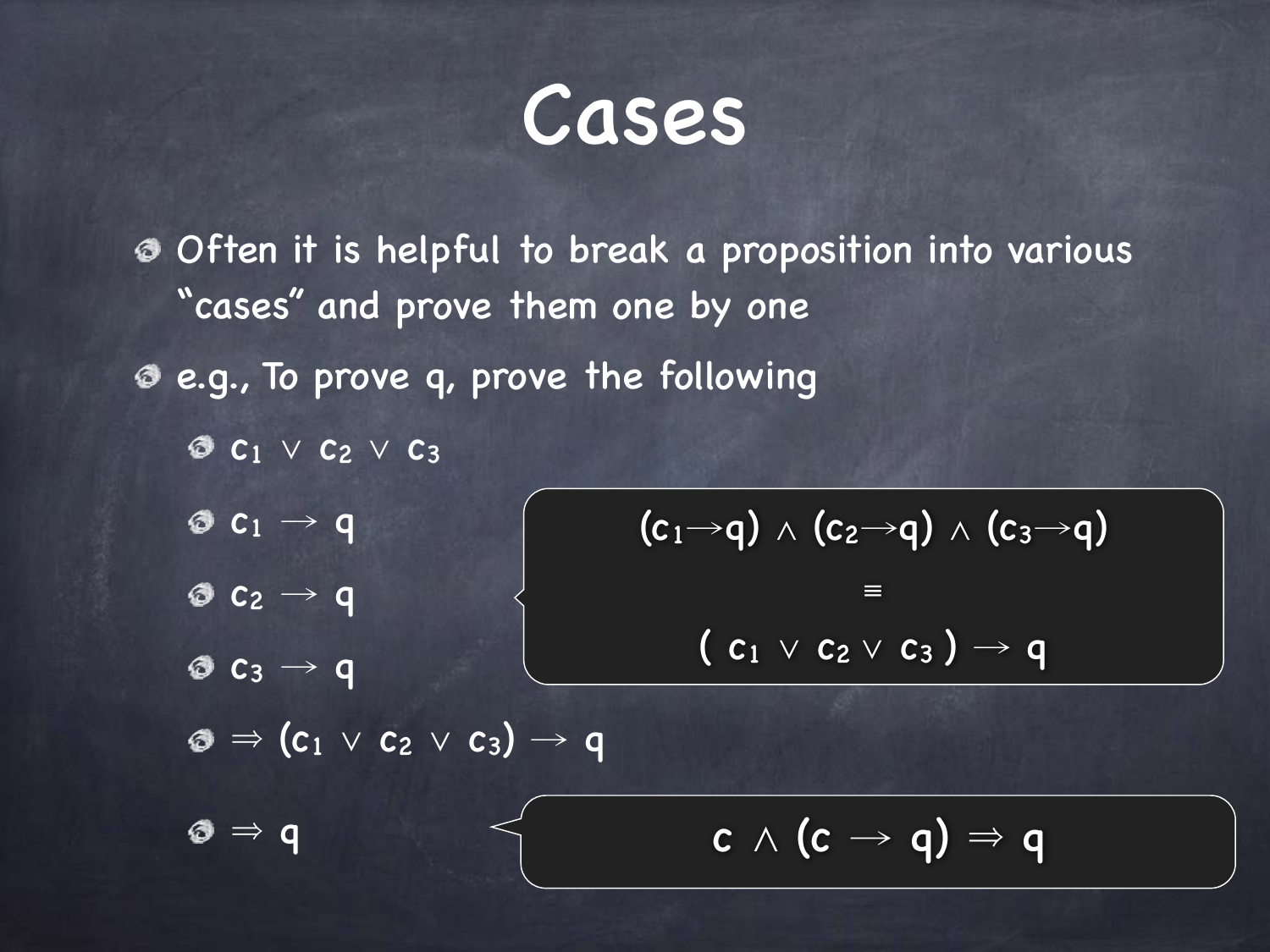Cases

Often it is helpful to break a proposition into various "cases" and prove them one by one

 $e.g.,$  To prove  $p \rightarrow q$ , prove the following

 $\bullet$  p  $\rightarrow$  c<sub>1</sub>  $\vee$  c<sub>2</sub>  $\vee$  c<sub>3</sub>

- $\otimes$  c<sub>1</sub>  $\rightarrow$  q
- $\bullet$   $c_2 \rightarrow q$

 $\otimes$  c<sub>3</sub>  $\rightarrow$  q

 $(c_1\rightarrow q) \wedge (c_2\rightarrow q) \wedge (c_3\rightarrow q)$ ≡

$$
(c_1 \vee c_2 \vee c_3) \rightarrow q
$$

 $\mathbf{\odot} \Rightarrow (\mathbf{c}_1 \vee \mathbf{c}_2 \vee \mathbf{c}_3) \rightarrow \mathbf{q}$ 

 $\circ \Rightarrow p \rightarrow q \qquad (\mathbf{p} \rightarrow c) \land (c \rightarrow q) \Rightarrow (p \rightarrow q)$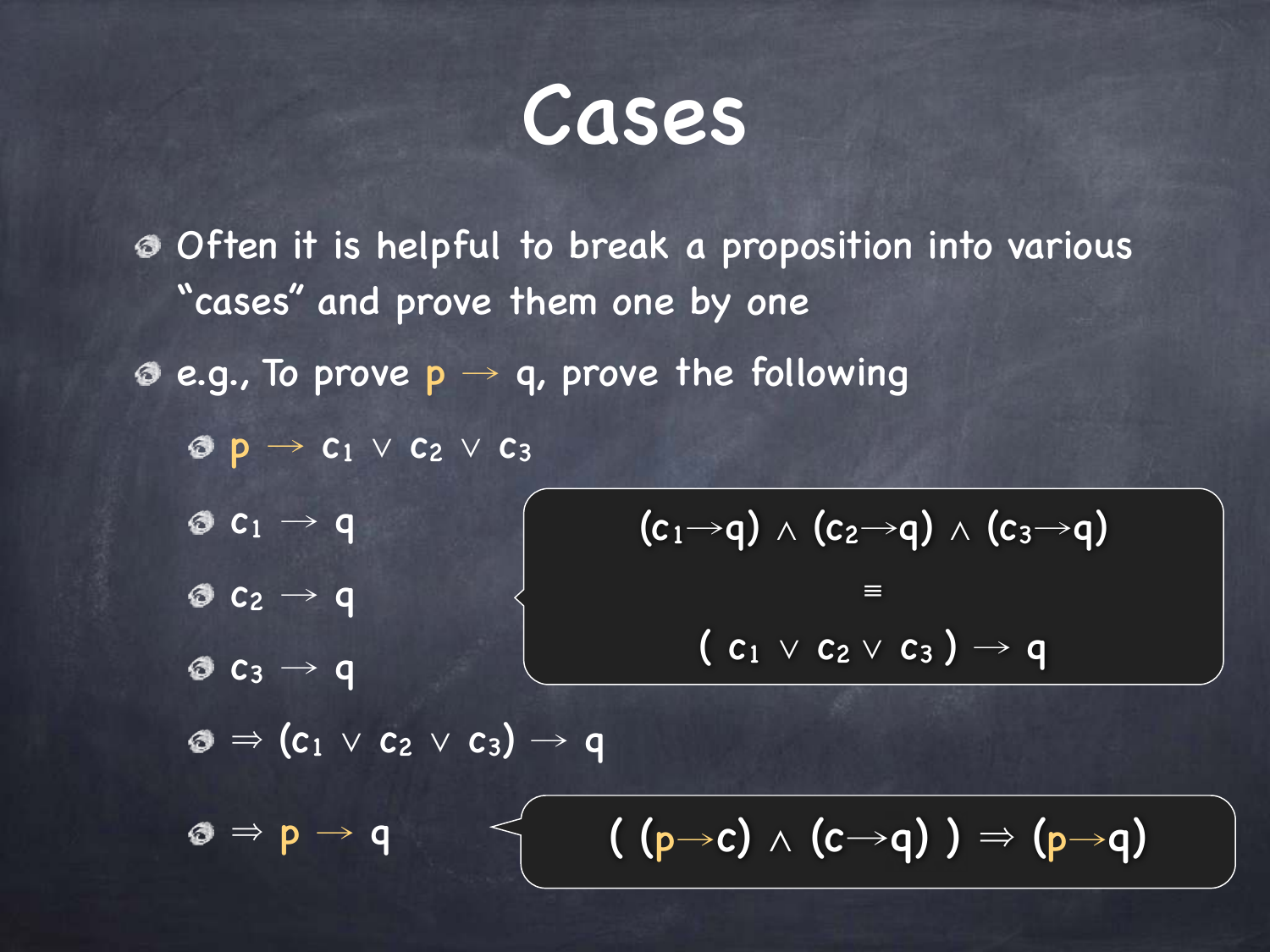### Cases: Example

Proving equivalences of logical formulas

- To prove: p ∨ (q ∧ r) ≡ (p ∨ q) ∧ (p ∨ r)
	- $\circledcirc \forall p,q,r \in \{T,F\}$  (p  $\vee$  (q  $\wedge$  r))  $\longleftrightarrow$  ((p  $\vee$  q)  $\wedge$  (p  $\vee$  r))

Two cases: p ∨ ¬p

Case p: p ∨ (q ∧ r) ≡ T  $(p \lor q) \land (p \lor r) = T$ Case ¬p: p ∨ (q ∧ r) ≡ (q ∧ r)  $(p \lor q) \land (p \lor r) = (q \land r)$